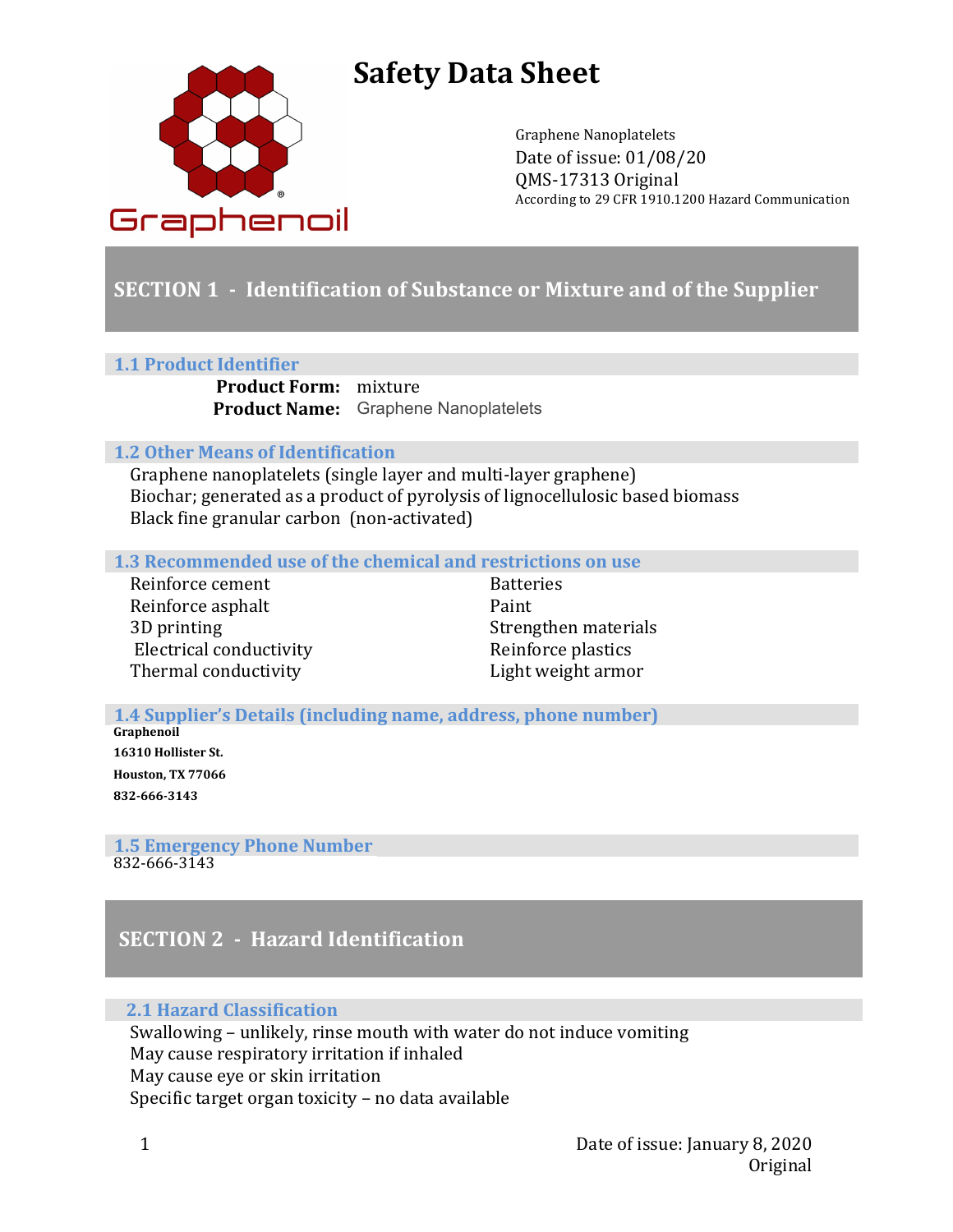#### **2.2 Label Elements**





 Combustible Possible skin and eye irritant Possible respiratory tract irritant

#### **2.3 Other Hazards**

May form combustible dust concentrations in air (during processing) Pmax (corrected value) 6.41 barg; Kst measured 68 bar m/s Characterized as weak explosion hazard Keep out of reach of children Keep away from heat/spark/open flames Keep container tightly closed Avoid contact with skin and eyes Avoid breathing dust

## **SECTION 3 - Composition/Information on Ingredients**

#### **3.1 Substance/Mixture**

| <b>Name</b> | <b>Product Identifier</b> | Percent (% by wt) |
|-------------|---------------------------|-------------------|
| Carbon      |                           | $\sim 92\%$       |
| Oxygen      |                           | $\sim$ 7%         |
| Hydrogen    |                           | $\sim$ 1%         |

# **SECTION 4 - First Aid Measures**

#### **4.1 Description of First Aid Measures**

| <b>Skin Contact</b> Wash area thoroughly with soap and water. If irritation<br>develops seek medical attention.                                                                                             |
|-------------------------------------------------------------------------------------------------------------------------------------------------------------------------------------------------------------|
| <b>Eye Contact</b> Immediately flush with clean, low-pressure water for at least<br>15 minutes.                                                                                                             |
| <b>Ingestion</b> DO NOT induce vomiting. DO NOT give liquids. Seek medical<br>attention. If vomiting occurs lean victim forward to reduce the<br>risk of aspiration. Obtain medical attention if necessary. |
| Date of issue: January 8, 2020                                                                                                                                                                              |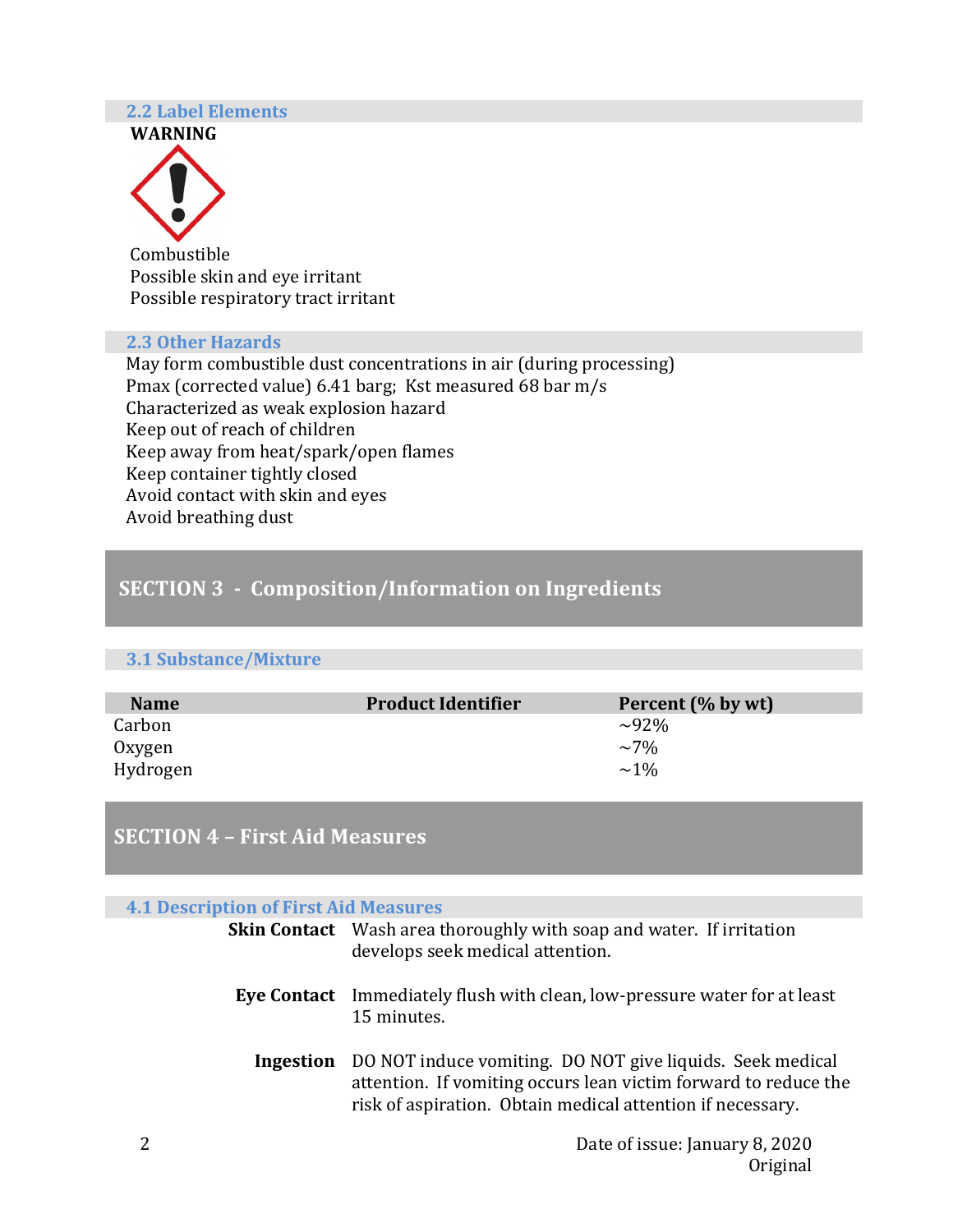**Inhalation** Move to fresh air, loosen clothing, make comfortable. Monitor for breathing difficulties. Obtain medical attention if necessary.

### **SECTION 5 - Firefighting Measures**

### **5.1 Extinguishing Media**

Small fires: Any extinguisher suitable for Class A fires, dry chemical,  $CO<sub>2</sub>$ , water spray, fire fighting foam, and other gaseous agents.

Large fires: Water spray, fog or fire fighting foam. Water may be ineffective for fighting the fire, but may be used to cool fire-exposed containers.

#### **5.2 Special Hazards**

Dust from dry biochar may ignite if exposed to an open flame.

Avoid generating dust; fine dust dispersed in air in sufficient concentrations, and in the presence of an ignition source is a potential dust explosion hazard.

### **5.3 Advice for Firefighters**

Biochar may smolder if exposed to high temperature.

Biochar can smolder for several days.

Avoid generating dust; fine dust dispersed in air in sufficient concentrations, and in the presence of an ignition source is a potential dust explosion hazard.

## **SECTION 6 – Accidental Release Measures**

### **6.1 Personal Precautions, Protective Equipment and Emergency Procedures**

In the event of a release or spill, stop at the source if you can do so safely. Recommended personal protective equipment includes gloves, safety glasses, and dust mask.

### **6.2 Environmental Precautions**

Avoid release into the environment. Do not contaminate waterways with biochar. Protect bodies of water including streams and stormwater runoff ditches. Do not flush down sewer or drainage systems.

Dust deposits should not be allowed to accumulate on surfaces, as these may form an explosive mixture if they are released into the atmosphere in sufficient concentration.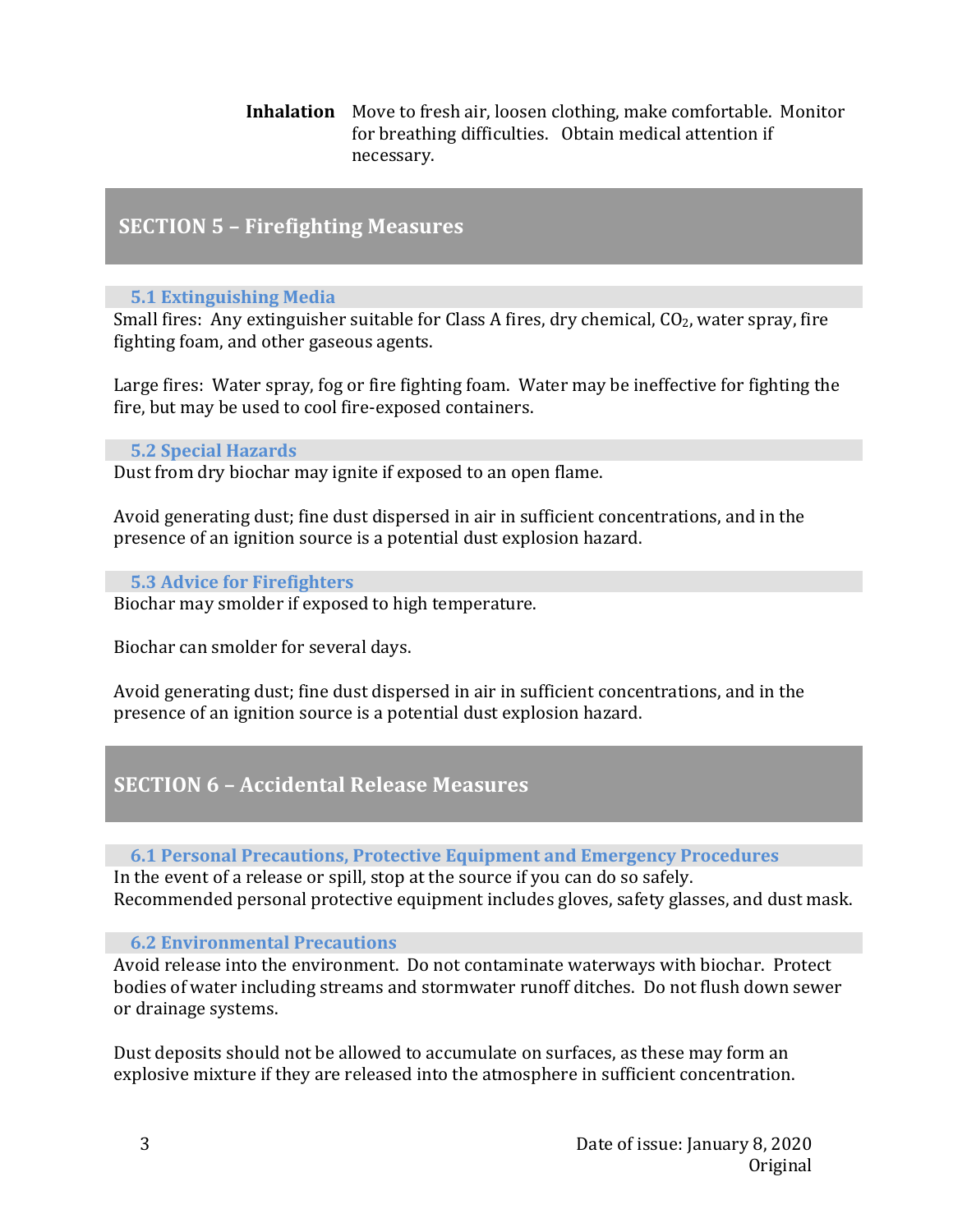Avoid dispersal of dust in the air (i.e., cleaning dusty surfaces with compressed air).

Non-sparking tools should be used.

### **6.3 Methods and Material for Containment and Cleanup**

Silt fences or absorbent socks may be used to contain spilled or released biochar. Cleanup as soon as possible. Shovel, scoop or sweep waste into a container for proper reclamation or disposal.

# **SECTION 7 - Handling and Storage**

### **7.1 Precautions for Safe Handling**

Biochar is hygroscopic and it can absorb liquids and gases. Keep containers sealed when not in use and away from liquid chemicals and chemical vapors.

Biochar is a dusty material. Use in a well ventilated environment. Avoid inhaling biochar dust. Wear a dust mask, safety glasses and gloves when handling.

Wash hands after handling.

### **7.2 Conditions for Safe Storage**

Biochar is combustible. Keep away from flammable materials, sparks, open flames, or excessive temperatures.

Keep containers closed and clearly labeled.

## **SECTION 8 - Exposure Controls/Personal Protection**

### **8.1 Control Parameters**

Dust Dust and Dust and Dust and ACGIH: total dust 10 mg/m<sup>3</sup> TWA OSHA PEL: total dust  $15 \text{ mg/m}^3$ ; respirable fraction  $5 \text{ mg/m}^3$ 

### **8.2 Engineering Controls**

Adequate ventilation to keep dust below workplace exposure limits.

It is recommended that all dust control equipment such as local exhaust ventilation and material transport systems involved in handling of this product contain explosion relief vents or an explosion suppression system or an oxygen deficient environment.

Ensure that dust handling systems (such as exhaust ducts, dust collectors, vessels, and processing equipment) are designed in a manner to prevent the escape of dust into the work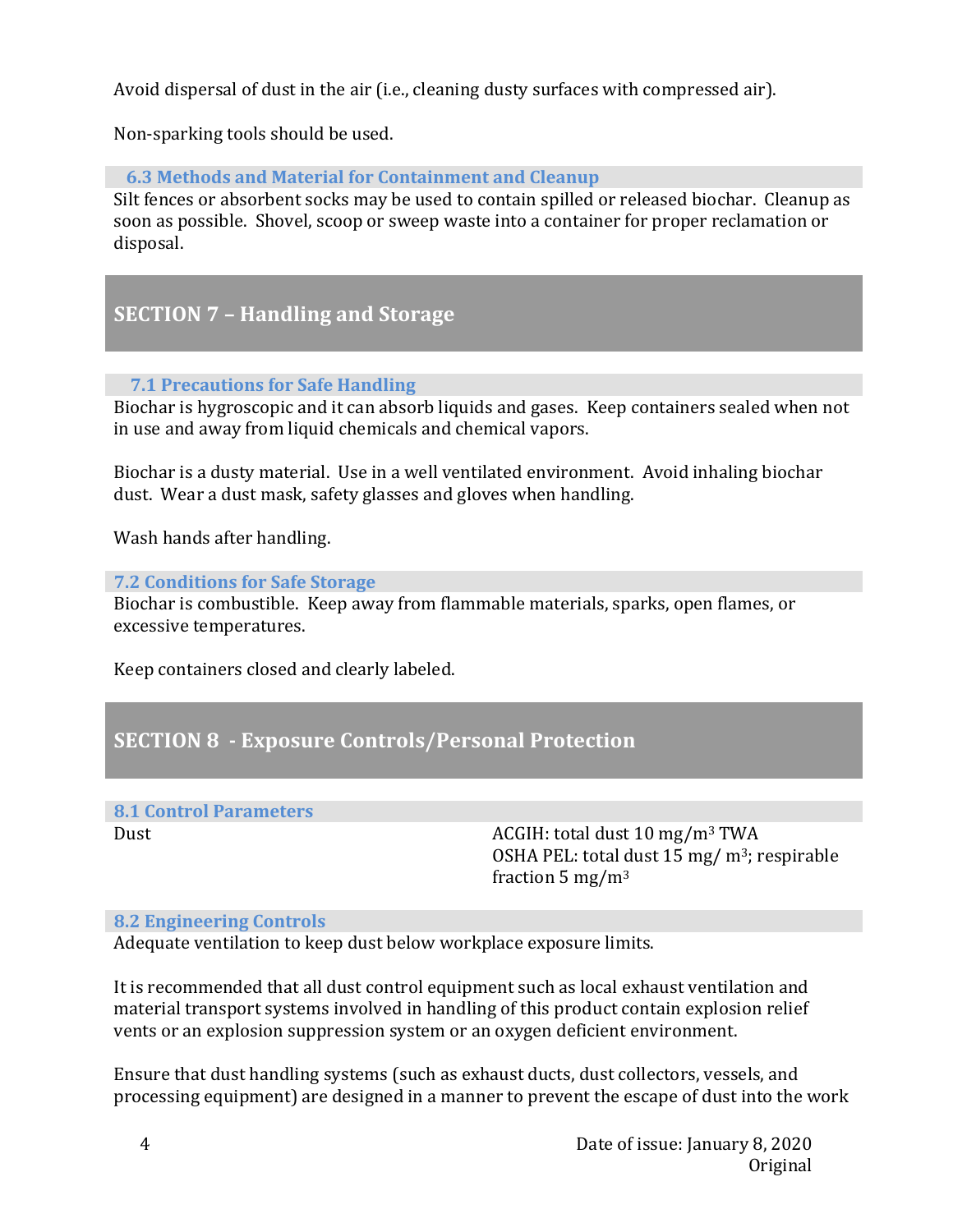area (i.e. that is no leakage from the equipment).

Use only appropriately classified electrical equipment and powered industrial trucks.

Install dust collection systems where needed.

Install emergency eye wash station and shower.

**8.3 Personal Protective Equipment** Dust mask – optional Safety glasses Gloves recommended Long sleeve shirts and long pants recommended

#### **8.3 Other Controls**

Maintain good housekeeping to prevent dust accumulations.

# **SECTION 9 - Physical and Chemical Properties**

| Appearance: Black                           |                                                | <b>Odor:</b> odorless             |
|---------------------------------------------|------------------------------------------------|-----------------------------------|
| <b>Physical State: Solid</b>                |                                                | $pH: 8.3 - 11.4$                  |
| Vapor Pressure: n/a                         | Vapor Density: n/a                             |                                   |
| <b>Boiling Point:</b> n/a                   | <b>Melting Point:</b> Unknown                  |                                   |
| <b>Solubility (water):</b> Negligible       | <b>Tapped Density:</b> $0.40$ g/ml (11 $\mu$ ) |                                   |
|                                             |                                                | $0.61$ g/ml (33 µ)                |
| <b>Evaporation Rate:</b> Negligible         | Viscosity (mm <sup>2</sup> /s): $n/a$          |                                   |
| Percent Volatile: Negligible                | Flash Point Method: n/a                        |                                   |
| Flash Point: n/a                            | <b>LEL</b> : $n/a$                             |                                   |
| <b>Explosible Conc:</b> 250 to 500 $g/cm^3$ | <b>Deflagration Index</b>                      |                                   |
|                                             | (Kst):                                         | $68 \,\mathrm{bar}\,\mathrm{m/s}$ |

## **SECTION 10 - Chemical Stability & Reactivity Information**

| <b>Reactivity:</b>                       | None.                                                                                                                                            |
|------------------------------------------|--------------------------------------------------------------------------------------------------------------------------------------------------|
|                                          | <b>Chemical Stability:</b> Stable under normal conditions.                                                                                       |
|                                          | May react with strong oxidizing agents.                                                                                                          |
| <b>Conditions to Avoid:</b> Open flames. |                                                                                                                                                  |
| <b>Incompatible Materials:</b>           | May react with strong oxidizing materials such as bromates,                                                                                      |
|                                          | chlorates, and nitrates, especially when heated. Incompatible<br>with lead, iron and manganese oxides, chlorinated paraffin's,<br>liquid oxygen. |
| Possibility of Hazardous Will not occur. |                                                                                                                                                  |
| <b>Reactions:</b>                        |                                                                                                                                                  |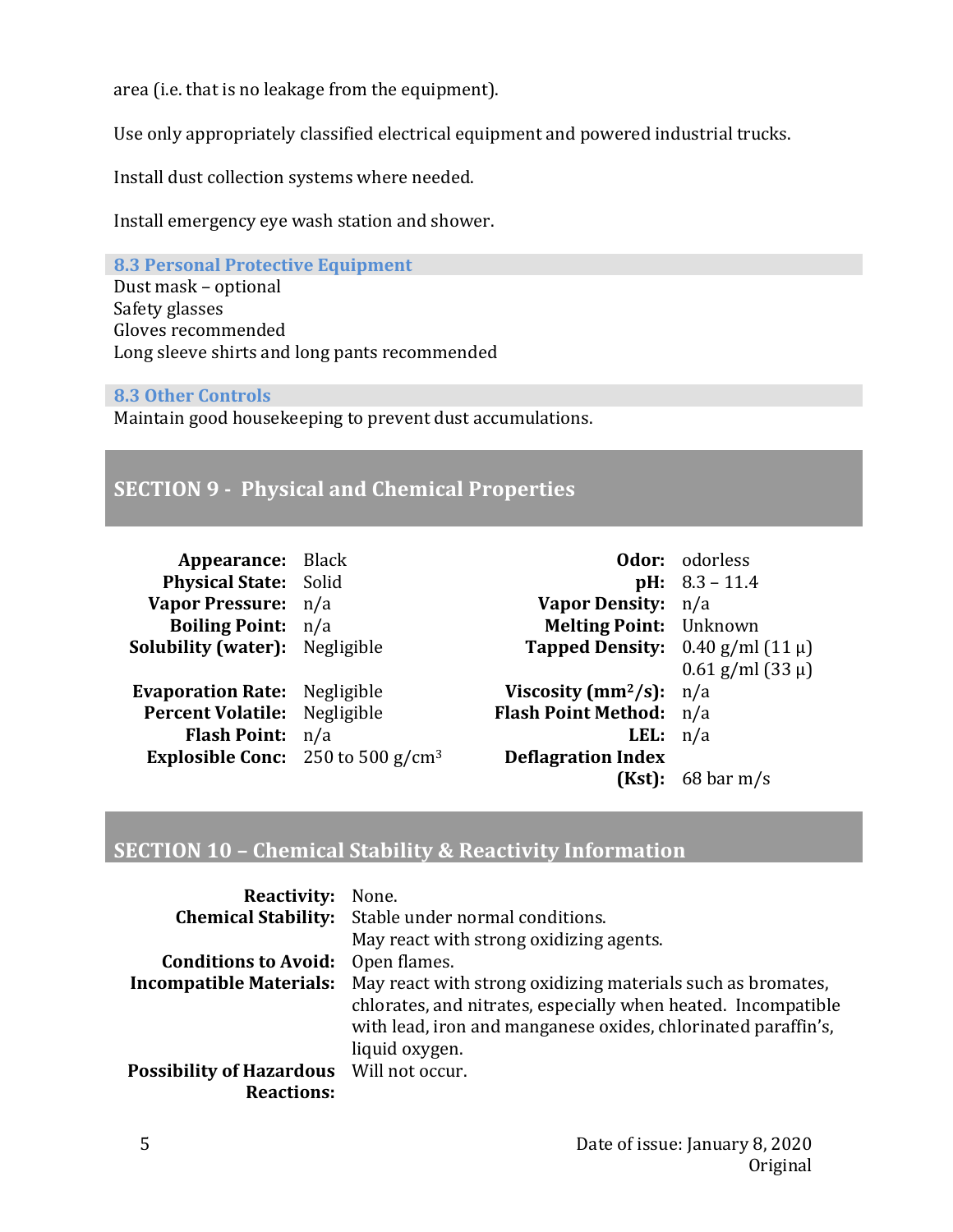**Conditions to Avoid:** High temperatures, open flames, sparks, ignition sources. Hazardous Carbon monoxide, carbon dioxide, non-combusted **Decomposition Products:** hydrocarbons.

### **SECTION 11 - Toxicological Information**

#### **11.1 Acute Toxicity**

|                                              | <b>Oral:</b> Effect level >8000 mg/kg Bw $LD_{50}$ rat                        |
|----------------------------------------------|-------------------------------------------------------------------------------|
|                                              | <b>Inhalation:</b> Effect level > 4.6 mg/m <sup>3</sup> exp.duration 4 hr rat |
| <b>Chronic Toxicity:</b> No information      |                                                                               |
| <b>Corrosion Irritation:</b> No information  |                                                                               |
|                                              | Sensitization: No information                                                 |
| <b>Single Target Organ:</b> No information   |                                                                               |
| <b>Numerical Measures:</b> No information    |                                                                               |
| <b>Carcinogenicity:</b> No information       |                                                                               |
|                                              | <b>Mutagenicity:</b> No information                                           |
| <b>Reproductive Toxicity:</b> No information |                                                                               |
|                                              |                                                                               |

**11.2 Routes of Exposure** 

**Acute Toxicity** Inhalation – irritant Skin Contact – irritant Eyes - irritant

# **SECTION 12 - Ecological Information**

#### **12.1 General Information**

Keep out of sewers, drainage areas and waterways.

Report spills and releases, as applicable under Federal and State regulations.

#### **12.2 Ecotoxicity - Aquatic Toxicity** No exotoxicity data available

### **SECTION 13 - DISPOSAL CONSIDERATIONS**

#### **13.1 Waste Disposal Instructions**

See Section 7 for safe handling